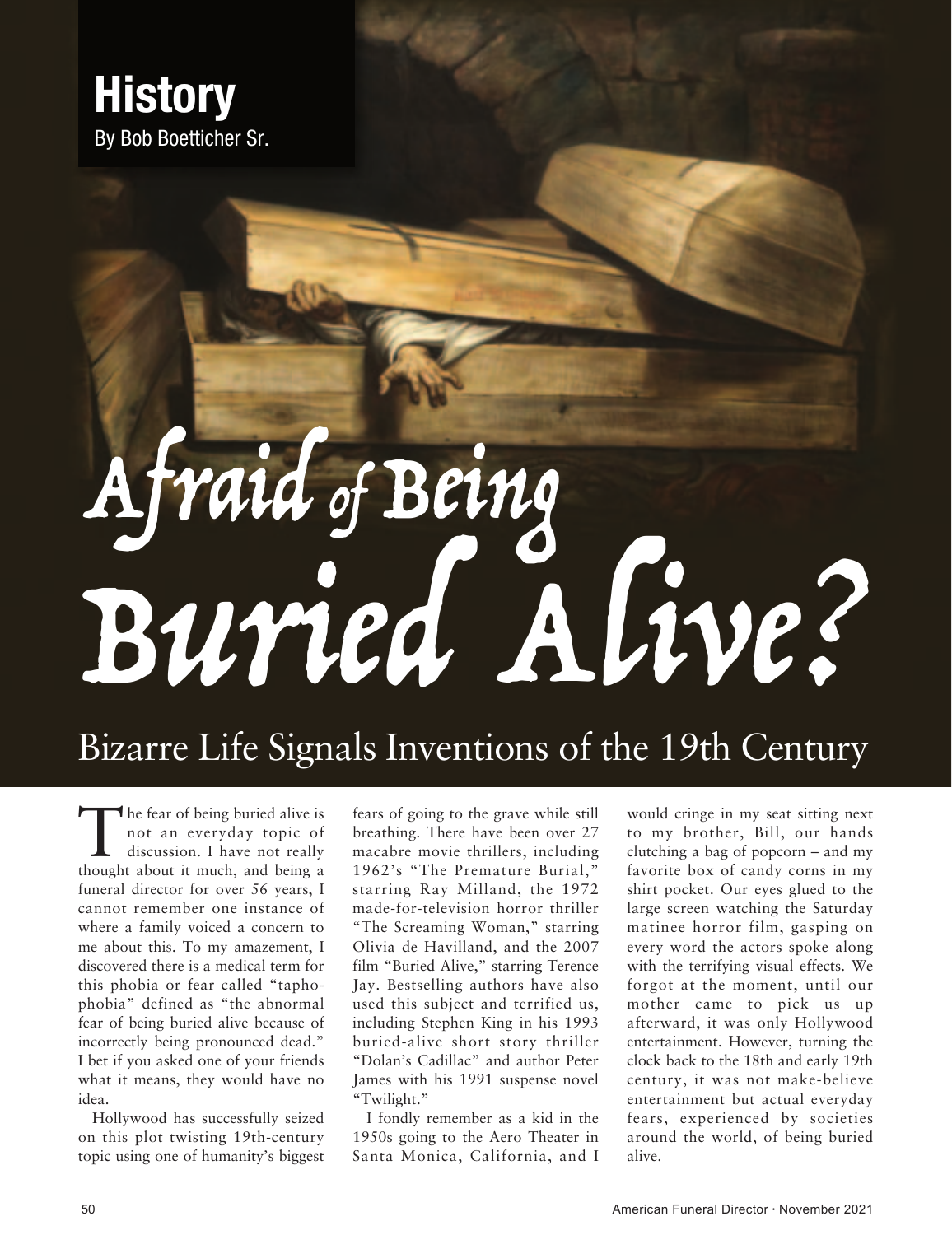This fear of premature burial arose during the first half of the 19th century with hundreds of reports of medical personnel, with lack of training, pronouncing people dead when they were comatose or unconscious. The chances of this happening would be very slim. The world then was experiencing pandemics such as the Third Plague Pandemic in 1855, one of the deadliest in history; the Bubonic plague in 1899 that originated in Honolulu; and multiple cholera epidemics.

There were many literary works dealing with the fear of being buried alive, including three by Edgar Allan Poe: "The Fall of the House of Usher" (1839), "Premature Burial" (1844) and "The Cask of Amontillado" (1846). Poe capitalized on the public's fascination of this fear and was known for his tales of mysteries with macabre twists. To this day, his great works terrify millions.

Early newspaper publications reported cases of exhumed corpses that appear to have been accidentally buried alive. On Feb. 21, 1885, the New York Times gave a disturbing account of such a case. The victim was a man from Buncombe County, North Carolina, whose name was given as "Jenkins." His body was found turned over onto its front inside the coffin, with much of his hair pulled out. Scratch marks were also visible on all sides of the coffin's interior.

Another related story was reported in the Times Jan. 18, 1886, the victim of this case being described simply as a "girl named Collins" from Woodstock, Ontario. Her body lying in a coffin was described as being found with her knees tucked up under the body, and her burial shroud "torn into shreds."

George Washington, our first president, had this same fear of being buried alive. On his deathbed Dec. 14, 1799, trying to speak, he gave instructions not to place his body in a vault, but wait for three days after his death. This was his last known request.

In London in the early 1800s, bodies were taken to mortuaries and held there for days waiting for signs of putrefaction that were visible to be sure the person was dead. Hospitals, on the other hand, stored the dead in their wards and nurses watched over the bodies looking for putrefaction. To mask the smell in the hospital of rotting human flesh, flower arrangements were placed beside each bed.

With the growing fears of possibly being buried alive, a number of inventors, in order to alleviate the public concerns and trying to make some money along the way, used their imaginations and developed patented safety coffins for the unfortunate souls trapped alive. Their intent was noble and the end result was to have the person be able to communicate with the people aboveground by the use of wires, bells, flags, tubes and air tubes. They utilized in their designs spring load coffin lids and aboveground cemetery holding vault doors that can easily be activated to open by the slightest movement of the body.

The first safety coffin reportedly was constructed in 1792 for Duke Ferdinand of Brunswick before his death. He had a window installed to allow light in, an air tube to provide a supply of fresh air, and instead of having the lid nailed down, he had a lock fitted. In a special pocket of his shroud, he had two keys, one for the coffin lid and a second for the tomb door.

A German pastor in 1798 suggested that coffins should have a small trumpet-like tube attached. Each day the local priest could check the state of putrefaction of the corpse by sniffing the odors emanating from the tube. If no odor was detected or the priest heard cries for help, the coffin could be dug up and the occupant rescued. If this was fact or fiction, we will never know.



**Burial Casket – Patent No. 329,495, dated Nov. 3, 1885. Applied for by Charles Sieler and Frederick Borntraeger, Waterloo, Iowa.**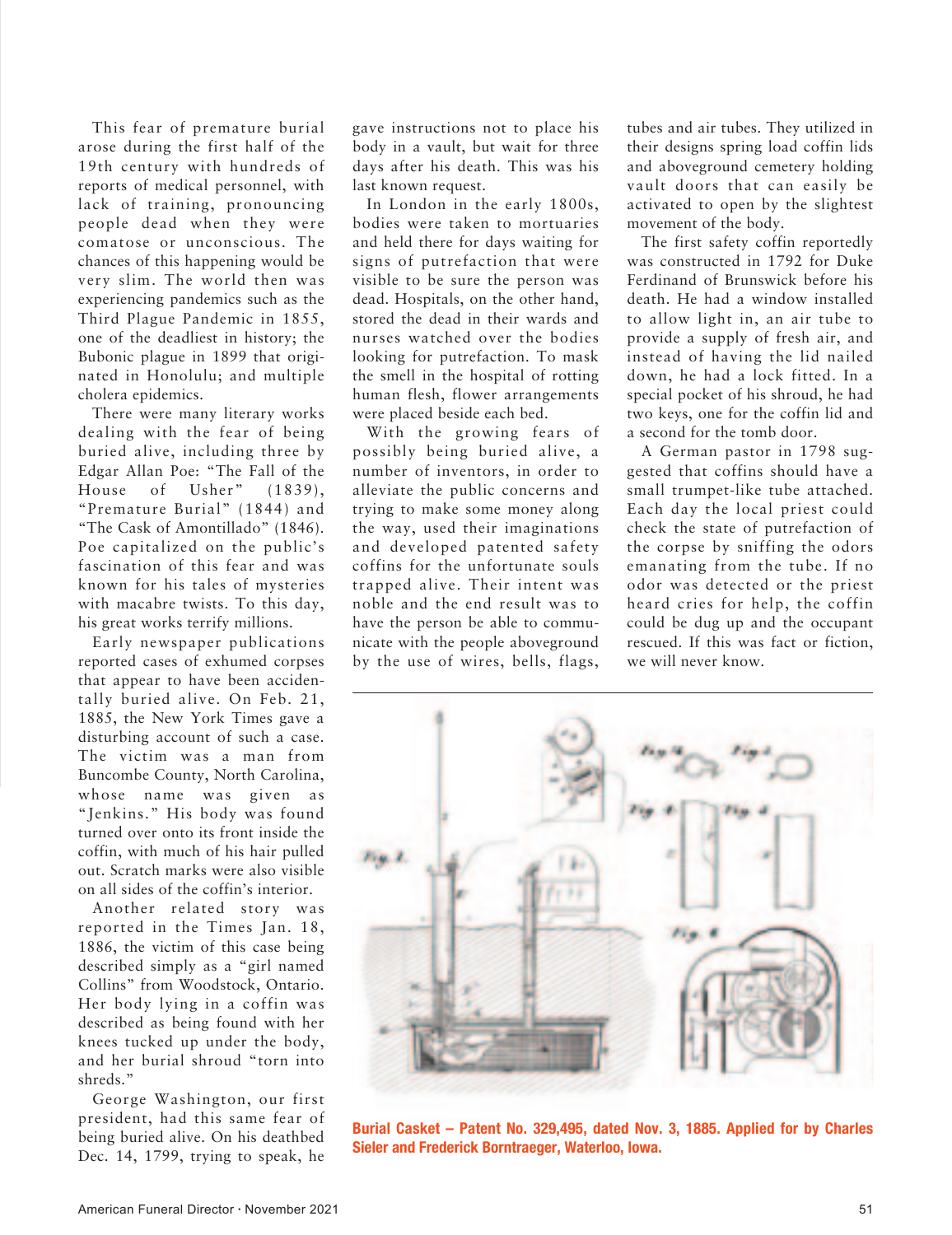

**Left: Improved Burial Case - Patent No. 81,437, dated Aug. 8, 1868. Applied for by Franz Vester, Newark, New Jersey. Right: Devise for Indicating Life in Buried Persons - Patent No. 268,693. Dated Dec. 5,1882. Applied for by John G. Krichbaum, Youngstown, Ohio.**

There were over 30 safety coffin designs patented in Germany alone in the early 1800s with the common theme of the dead being able to communicate with the people aboveground and possibly save their life.

Let's review some of the bizarre U.S. patents of the 19th century and you can make your own determination if the inventor had a good idea or were they a little eccentric? Most of the patents filed were designed to operate when the coffin and body were fully interred. No doubt, some of the designs must have had design flaws, which makes one wonder if the invention would have worked properly if used.

**Burial Casket – Patent No. 329,495, dated Nov. 3, 1885.** Applied for by Charles Sieler and Frederick Borntraeger, Waterloo, Iowa.

 According to the patent, it states that the applicants have invented a

certain new and useful improvement in Life-Guard Signals for people buried in a trance or before death, with the combination of a coffin the person is enabled to give a signal and to put in operation a fan or air-blast mechanism to force air through a large tube into the foot end of the coffin lid.

This is accomplished by a wire passed down a large tube running from the ground to the upper portion of the coffin and attached to the thumb of the person, which is then connected to a trigger and placed beneath a lever attaching to the clock-work mechanism of the fan.

According to the patent, "When the hand is moved, the exposed part of the wire will come in contact with the body, completing the circuit between the battery powered alarm and the ground to the body in the coffin,"  $-$  causing the alarm to sound. Air would also start flowing through a large tube into the coffin.

When activated, there is also a spring-loaded rod that will raise up, carrying feathers or other signals such as a flag to people above the surface of the ground – alerting them that movement of the person has occurred. A lamp can then be lowered down tube positioned over the face of the buried body and the person looking down through the tube can see the face of the body in the coffin to confirm life.

**Improved Burial Case - Patent No. 81,437, dated Aug.8, 1868.** Applied for by Franz Vester, Newark, New Jersey.

The patent explains that the body in the coffin has a cord attached to the hand, the cord is drawn through the square tube and is attached to a bell above the surface of the grave and the tube is attached to the lid of the coffin. The coffin is lowered into the grave